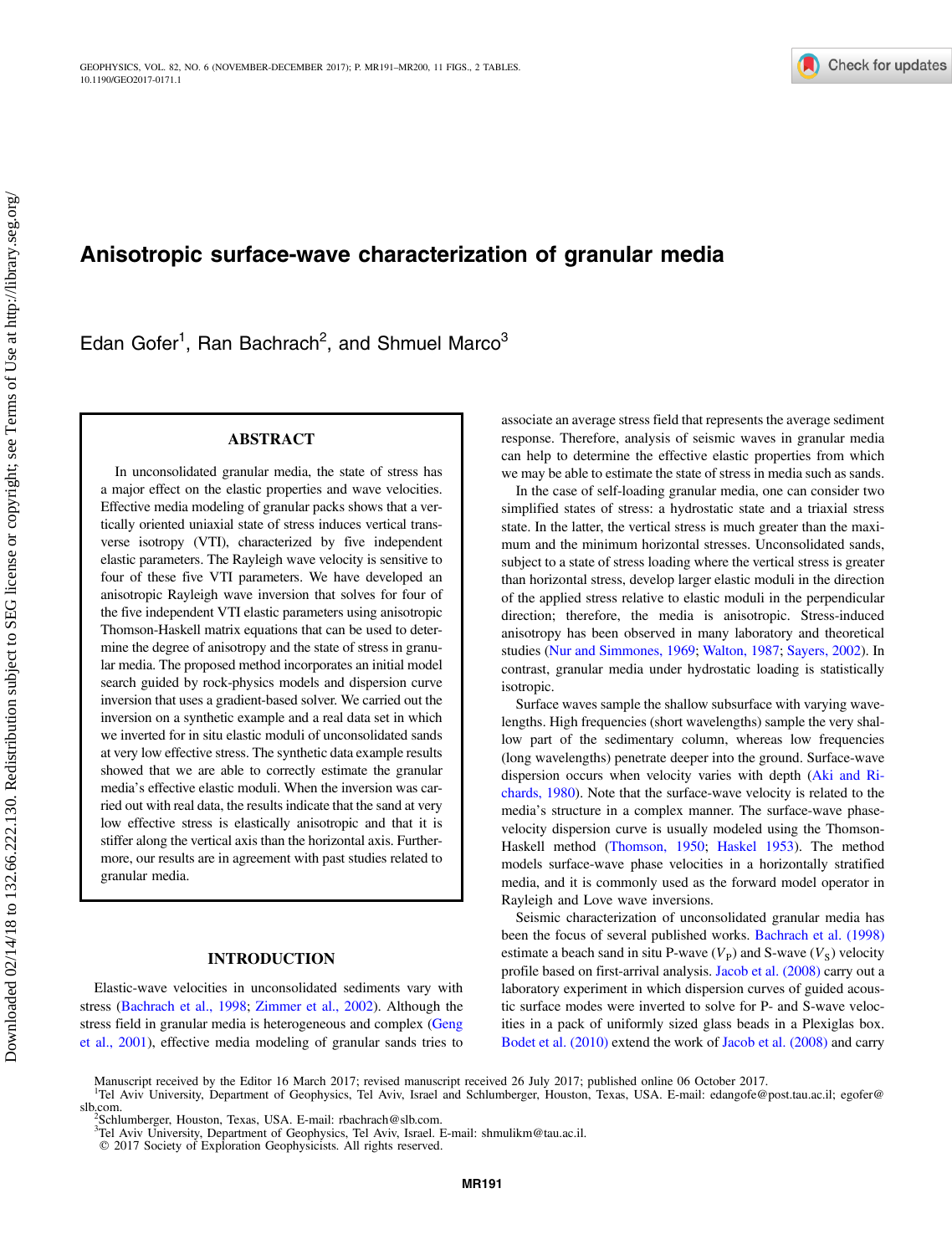out a surface-wave inversion to estimate the  $V<sub>S</sub>$  profile. [Gofer and](#page-9-0) [Bachrach \(2012\)](#page-9-0) carry out Rayleigh wave Bayesian inversion to estimate an in situ 1D S-wave velocity model in a thick Aeolian sand dune. [Bergamo and Socco \(2016\)](#page-9-0) carry out a multimode surface-wave inversion on synthetic and real data, showing the uplift of using higher modes when trying to solve for  $V<sub>S</sub>$  and  $V<sub>P</sub>$  models in unconsolidated sands.

Theoretical effective medium models assume a granular pack of identical perfect spheres. These models predict that the effective elastic moduli have a pressure power dependence of 1/3 ([Digby,](#page-9-0) [1981;](#page-9-0) [Walton, 1987](#page-9-0)). The aforementioned published work either solved for the P- and S-wave velocity model assuming the pressure dependency of 1/3 or solved jointly for P- and S-wave velocities and the pressure power dependency. Moreover, in each case, a hydrostatic state of stress was assumed. [Gofer and Bachrach \(2013\)](#page-9-0) investigate the effects of a uniaxial stress field, caused by vertical loading on surface-wave phase velocity. Their results show similarities between dispersion curves from a field experiment on a sand dune and a synthetic model of granular media under a uniaxial stress state. This suggests that, in a sand dune, the vertical stress is greater than the horizontal stress.

In this study, we explore the effect that anisotropy has on Rayleigh wave phase velocities using the Thomson-Haskell matrix for vertical transverse isotopic (VTI) media. It should be noted that VTI equations for horizontally stratified media for Rayleigh and Love waves were derived in the past by [Anderson \(1961\)](#page-9-0) and [Ke et al.](#page-9-0) [\(2011\).](#page-9-0) In this study, we present another derivation of VTI equations. The equations are detailed in Appendix [A](#page-7-0). We also investigate anisotropic surface-wave inversion for granular media and explore the model parameters' uncertainty of the elastic moduli. Finally, we show results from a synthetic example and a real data set example of anisotropic Rayleigh wave inversion.

#### THOMSON-HASKELL METHOD FOR VTI MEDIA

Elastic wave propagation in a stratified media can be solved through a boundary value problem. The problem can be posed as a finite number of linear first-order differential equations with variable coefficients. The solution of such a system composed of motionstress equations can be presented using the product integral (also known as the propagator) of the coefficients' matrix [\(Gilbert and](#page-9-0) [Backus, 1966\)](#page-9-0). The Thomson-Haskell method uses this system to solve the dispersion of Rayleigh and Love waves under the approximation of stratified media made of homogeneous layers. The firstorder differential P-SV wave motion stress equations can be defined by

where

$$
\frac{d\mathbf{f}(z)}{dz} = \mathbf{A}(z)\mathbf{f}(z),\tag{1}
$$

$$
\mathbf{A}(z) = \begin{bmatrix} 0 & k & C_{44}(z)^{-1} & 0 \\ -kC_{13}(z)C_{33}(z)^{-1} & 0 & 0 & C_{33}(z)^{-1} \\ k^{2}(C_{11}(z) - C_{13}(z)^{2}C_{33}(z)^{-1}) - \omega^{2}\rho & 0 & 0 & kC_{13}(z)C_{33}(z)^{-1} \\ 0 & -\omega^{2}\rho & -k & 0 \end{bmatrix},
$$
\n(2)

where  $\omega$  is the angular frequency,  $\rho$  is the density, k is the horizontal wavenumber, and  $C_{ij}$  are the elastic stiffness parameters of a VTI media and the indices represent Voigt notations

$$
\mathbf{f}(z) = [u, w, \sigma_{zx}, \sigma_{zz}]^T, \tag{3}
$$

where  $u$  and  $w$  are the horizontal and vertical displacement components, respectively, and  $\sigma_{xz}$  and  $\sigma_{zz}$  are the stress components. Given that each layer in the stratified media is homogeneous, the motionstress vector at the bottom of the layer can be defined as a function of the motion-stress vector at the top of the layer as

$$
\mathbf{f}(z) = \mathbf{G}(z, z_0) \mathbf{f}(z_0), \tag{4}
$$

where

$$
\mathbf{G}(z,z_0) = e^{(z-z_0)\mathbf{A}(z)},\tag{5}
$$

where  $G$ , defined in [A](#page-7-0)ppendix  $A$ , is based on the eigenvector matrix of matrix A [\(Aki and Richards, 1980](#page-9-0)). Applying continuity of displacement and stress at the interfaces between layers, we can express the relationship between the free surface and the bottom layer with the propagator matrix as

$$
\mathbf{f}(z_n) = \mathbf{P}(z_n, z_0)\mathbf{f}(z_0) = \mathbf{G}_{n-1} \dots \mathbf{G}_2\mathbf{G}_1\mathbf{f}(z_0).
$$
 (6)

Subscript  $n$  indicates the number of the layer in the stratified media.

The Rayleigh wave is the nontrivial solution of the P-SV wavefield along a surface between the air and a solid. Given the boundary conditions of zero stress at the free surface and no upgoing wave coming from the bottom half-space, the nontrivial solution must satisfy

$$
\begin{bmatrix} P^{\setminus} \\ S^{\setminus} \\ 0 \\ 0 \end{bmatrix} = \mathbf{F}_{n+1}^{-1} \mathbf{P}(z_n, z_0) \mathbf{f}(z_0) = \mathbf{B} \mathbf{f}(z_0), \tag{7}
$$

where **F** is the solution of the eigenvalue problem of matrix **A** (Appendix [A](#page-7-0)). The nontrivial solution for a given stack of homogeneous horizontal layers exists for pairs of angular frequency and horizontal wavenumbers that satisfies

$$
\begin{vmatrix} B_{31} & B_{32} \\ B_{41} & B_{42} \end{vmatrix} = 0, \tag{8}
$$

where B represent elements in matrix **B**. Matrix **B** is a  $4 \times 4$  matrix, and the subscripts in equation 8 represent the row and column indices, respectively.

#### STRESS-STATE EFFECT ON DISPERSION CURVE

Following [Walton \(1987\),](#page-9-0) unconsolidated granular media in a state of hydrostatic stress are statistically isotropic. Therefore, the effective elastic stiffness tensor for these media can be represented using two effective elastic moduli: the bulk modulus and the shear modulus. When the same granular pack is subjected to uniaxial compression, the medium is statistically transversely isotopic, which can be described by five independent elastic constants:  $C_{11}$ ,  $C_{33}$ ,  $C_{44}$ ,  $C_{66}$ , and  $C_{13}$ . The elastic moduli are dependent on the porosity of the medium, the coordination number, and the effective stress. In both states of stress, the elastic moduli have a power-law dependency on stress of 1/3. The [Walton \(1987\)](#page-9-0) effective elastic moduli are explicitly detailed in Appendix  $\overline{B}$  $\overline{B}$  $\overline{B}$ . Assuming that the vertical effective stress is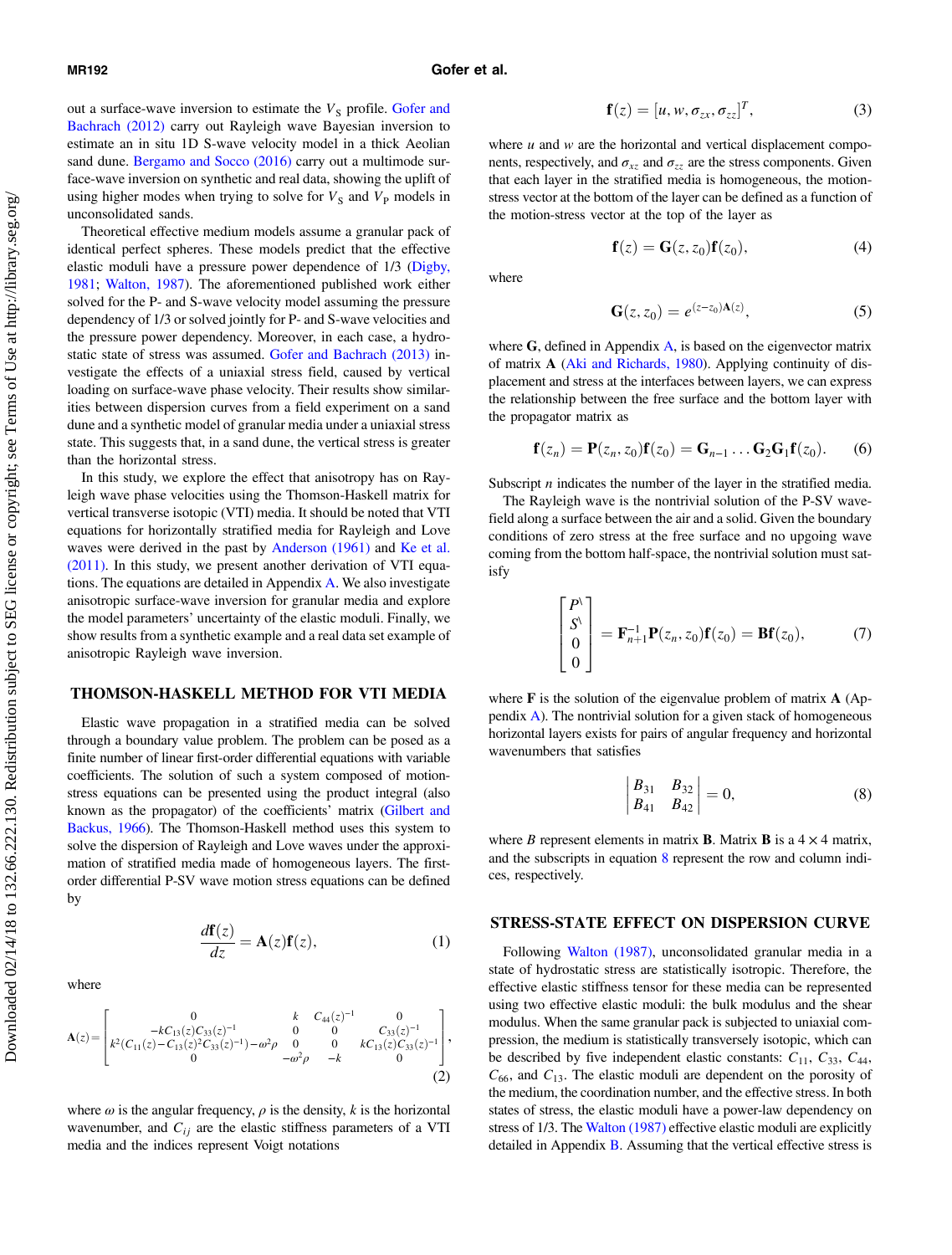the overburden stress, we can calculate the stiffness matrix and the effective elastic moduli at each depth point for uniaxial and/or hydrostatic loading conditions.

To investigate the effect of the state of stress in granular media on the Rayleigh wave dispersion curve, we model a medium that is made of perfectly round and smooth grains of quartz with a porosity of 37% and average coordination number of four. For simplicity, we assume that the stress is only depth-dependent (no change in density or porosity as a function of depth, an assumption consistent with sand dunes or beach sand at the near surface). Note that as the effective stress increases with depth, the effective elastic moduli at each depth level increase. This leads to the depth-dependent effec-

tive elastic stiffness tensor shown in Figure 1 for a uniaxial state of stress. Note that the model in Figure 1 has [Thomsen](#page-9-0)'s (1986) VTI parameters  $\varepsilon$  and  $\delta$  equal −0.31 and −0.35, respectively;  $\varepsilon$  is negative because overburden stress makes  $C_{33}$  >  $C_{11}$ . The calculated dispersion curves of the hydrostatic stress state model (blue line) and the uniaxial stress state model (red line) are shown in Figure 2. Surface-wave phase velocities are slower when we assume uniaxial loading. In this case, phase velocities are 35% slower because the average phase-velocity difference between the two models is 80 m∕s. This difference is constant along the curves because both models assume the same power dependence in effective stress of 1/3. This difference between the curves shows how sensitive surface waves are to the stress state.

# MODEL PARAMETER UNCERTAINTY ANALYSIS

The Rayleigh wave phase velocity can be written in its nonlinear implicit form:

$$
R(f, k, C_{11}, C_{33}, C_{44}, C_{13}, \rho, h) = 0, \quad (9)
$$

where  $f$  is the frequency and  $k$  is the horizontal wavenumber;  $C_{11}$ ,  $C_{33}$ ,  $C_{44}$ , and  $C_{13}$  are the elastic stiffness vectors;  $\rho$  is the density vector; and h is the layer thickness vector. The vectors contain the values of each parameter in every layer. In

surface-wave inversion problems, we solve for properties of  $N$  number of layers given M number of picked phase velocities. In shallow unconsolidated dry granular medium where the effective elastic moduli can change rapidly as a function of depth, there is a need to discretize the medium to many layers. In this case, the inverse problem can become underdetermined. To reduce the model parameter space, we define model parameters that are a function of depth based on the effective medium theory of granular media where we assume that effective stress increases with depth z. Each elastic parameter is related to depth by

$$
A_{11} = a_{11}z^{1/n}; A_{33} = a_{33}z^{1/n}; A_{44} = a_{44}z^{1/n}; A_{13} = a_{13}z^{1/n},
$$
\n(10)

where  $A_{ij}$  are the density normalized elastic stiffness parameters, which have velocity squared units;  $a_{11}$ ,  $a_{33}$ ,  $a_{44}$ , and  $a_{13}$  are the depth-independent coefficients of  $A_{11}$ ,  $A_{33}$ ,  $A_{44}$ , and  $A_{13}$ , respectively; and  $n$  is the power-law exponent. Also, the model parameter set we invert for is  $\mathbf{m} = [a_{11}, a_{33}, a_{44}, a_{13}, n]^T$ . The density is fixed and assumed to be known, as per our constant porosity assumption.

To understand our ability to solve for specific model parameters, we carry out an uncertainty analysis. We formulate the Rayleigh wave inverse problem as a Bayesian inverse problem, in which the posterior probability density function (PDF) is defined as  $p(\mathbf{m}|\mathbf{d}) \propto p(\mathbf{d}|\mathbf{m})p(\mathbf{m})$ , where  $p(\mathbf{d}|\mathbf{m})$  is the likelihood and  $p(\mathbf{m})$ is the prior. The objective function, assuming normal distribution, is a two-term objective function consisting of a data misfit term and a model prior misfit term (equation  $C-1$ ). At the minimum of the objective function, the gradient of the function vanishes and the region



 $\mathbf{b}$ 

Figure 1. Effective Lamè parameter and shear modulus associated with hydrostatic stress state and effective elastic stiffness of the induced VTI response associated with the uniaxial stress state. (a) P-wave modulus,  $C_{11}$  and  $C_{33}$ , (b) Lamè parameter and  $C_{13}$ , and (c) shear modulus and  $C_{44}$ .



Figure 2. Rayleigh wave dispersion curves, fundamental mode, and first higher mode assuming a hydrostatic stress state (blue lines) and a uniaxial stress state (red lines).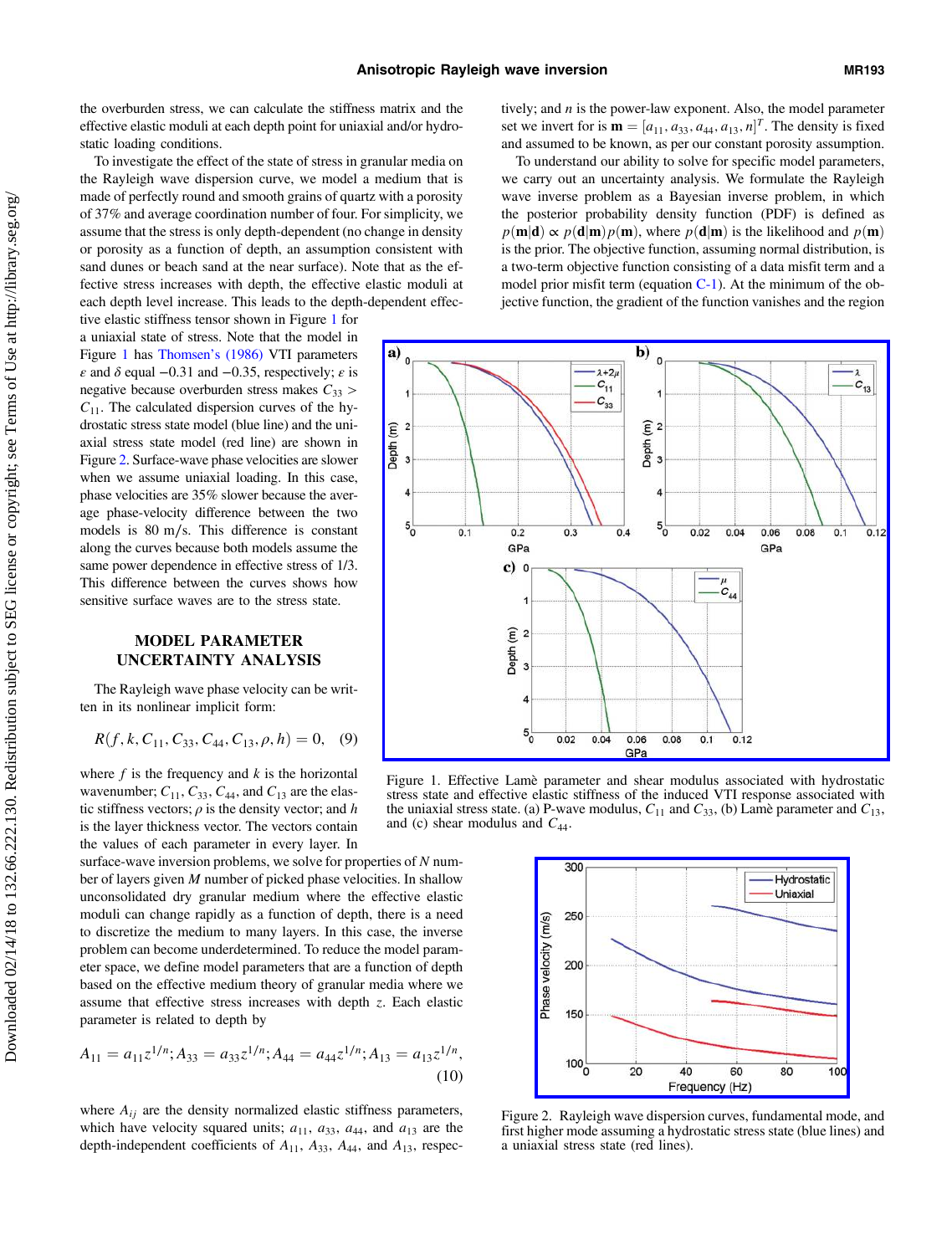is expressed with the Hessian (equations [C-2](#page-8-0) and [C-3\)](#page-8-0). Following [Duijndam \(1988\),](#page-9-0) we approximate the N-dimensional ellipsoid shape around the minimum with eigenvalue decomposition to determine which parameters are well-resolved and which are poorly resolved. Well-resolved parameters are associated with high eigenvalues, and poorly resolved ones are related to low eigenvalues.

First, we plot (Figure 3) the eigenvectors and eigenvalues of the Hessian of the objective function defined in equation [C-1](#page-8-0) given that the observed Rayleigh wave dispersion curve includes only a fundamental mode. The picking error of the Rayleigh wave phase velocity  $V_f$  is assumed to have a normal distribution, where  $V_f \sim N(V_f, 100)$ . Prior model uncertainty is also assumed to have a normal distribution. We assume a variance of 0.2 km/s<sup>2</sup> for each of the depth-independent coefficients and variance of  $0.2$  for  $n$ . In the eigenvector matrix V, we consider  $V_{ij}^T$  to be the *j*th cosine direction related to the jth model parameter and to the ith eigenvalue. Examining eigenvectors and eigenvalues in Figure 3, we can easily determine which model parameter is best resolved and which model parameter is the most difficult one to recover. We see that we are able to resolve well-model parameters  $a_{44}$  and n associated with the first and the second eigenvectors, respectively;  $a_{11}$  and  $a_{13}$  are related to eigenvectors 3 and 4. Eigenvalues 3 and 4 have the same order of magnitude, meaning that we can resolve the two parameters in an equal manner. In the fourth eigenvector, we see that  $a_{11}$  and  $a_{33}$  have cosine values of approximately 0.4, showing that, in the model parameter space, the model parameters are not orthogonal to each other. As a result, error in estimating one parameter will leak into the estimation of another model parameter. The most challeng-



Figure 3. (a) Rayleigh wave dispersion curve made of the fundamental mode, (b) eigenvector matrix, and (c) logarithmic scaled plot of eigenvalues.



Figure 4. (a) Rayleigh wave dispersion curve made of the fundamental mode and first higher mode, (b) eigenvector matrix, and (c) logarithmic scaled plot of eigenvalues.

ing model parameter to recover is  $a_{33}$ . It is associated with the fifth eigenvector and eigenvalue, which is three orders of magnitude lower than the first eigenvalue.

Figure 4 shows eigenvectors and eigenvalues of the Hessian given that observed Rayleigh wave dispersion curve phase velocity includes the fundamental mode and the first higher mode. The eigenvector plot shows that  $a_{13}$  is better resolved relative to the case in which the Rayleigh wave dispersion curve included only fundamental mode phase velocities. Eigenvectors four and five show that including the first higher mode causes an increase in the interconnectivity between  $a_{11}$  and  $a_{33}$ . This implies that it will be harder to estimate  $a_{11}$  accurately relative to the case in which the Rayleigh wave dispersion mode includes only the fundamental mode. Errors in estimating  $a_{33}$ , which is associated with the lowest eigenvalue, will cause errors in  $a_{11}$  estimation. Figures 3 and 4 suggest that the general dispersion curve trend can be reproduced with  $a_{44}$  and n. Figure 4 suggests that when the observed Rayleigh wave dispersion curve includes the fundamental mode and the first higher mode, there is more interconnectivity between  $a_{11}$  and  $a_{33}$ .

# SURFACE-WAVE INVERSION METHOD

Inverting a Rayleigh wave dispersion curve is very challenging. The forward model operator is nonlinear, the model parameter sensitivity is complex, and the inversion solution is nonunique. As a result, gradient-based methods will converge to a local minima biased by the initial model [\(Luke et al., 2003](#page-9-0); [Dal Moro et al., 2007;](#page-9-0) [Socco](#page-9-0) [and Boiero, 2008](#page-9-0)). Therefore, prior to the inversion, we search for an

initial model with a low data misfit to provide to the gradient-based solver.

We solve for the effective medium parameters in two steps. In step 1, we scan for the effective medium associated with the lowest data misfit between the modeled and the observed Rayleigh wave dispersion curves. This is done by initially calculating the depth-independent coefficients  $a_{11}$ ,  $a_{33}$ ,  $a_{44}$ , and  $a_{13}$  using Walton'[s \(1987\)](#page-9-0) equations. We calculate the coefficients for four different cases: a pack of infinitely rough spheres assuming a hydrostatic stress state, a pack of infinitely rough spheres assuming a uniaxial stress state, a pack of perfectly smooth spheres assuming a hydrostatic stress state, and a pack of perfectly smooth spheres assuming a uniaxial stress state. In each case, we scan for different values of porosity and coordination number, assuming we have prior information regarding the grains' elastic properties. We then calculate different Rayleigh wave dispersion curves for each set of  $a_{11}$ ,  $a_{33}$ ,  $a_{44}$ , and  $a_{13}$  given a different value of power-law depth dependency n. [Zimmer et al. \(2007\)](#page-9-0) show that the powerlaw stress dependency of P- and S-wave velocity in dry sands can range from 1/3 to 1/6. This is equivalent to 1/1.5 to 1/3 power-law stress dependency of the effective elastic moduli. Therefore, we only model Rayleigh wave phase velocities for  $n$  ranging from 1.5 to 3. Finally, a misfit is calculated between the observed and the modeled dispersion curves.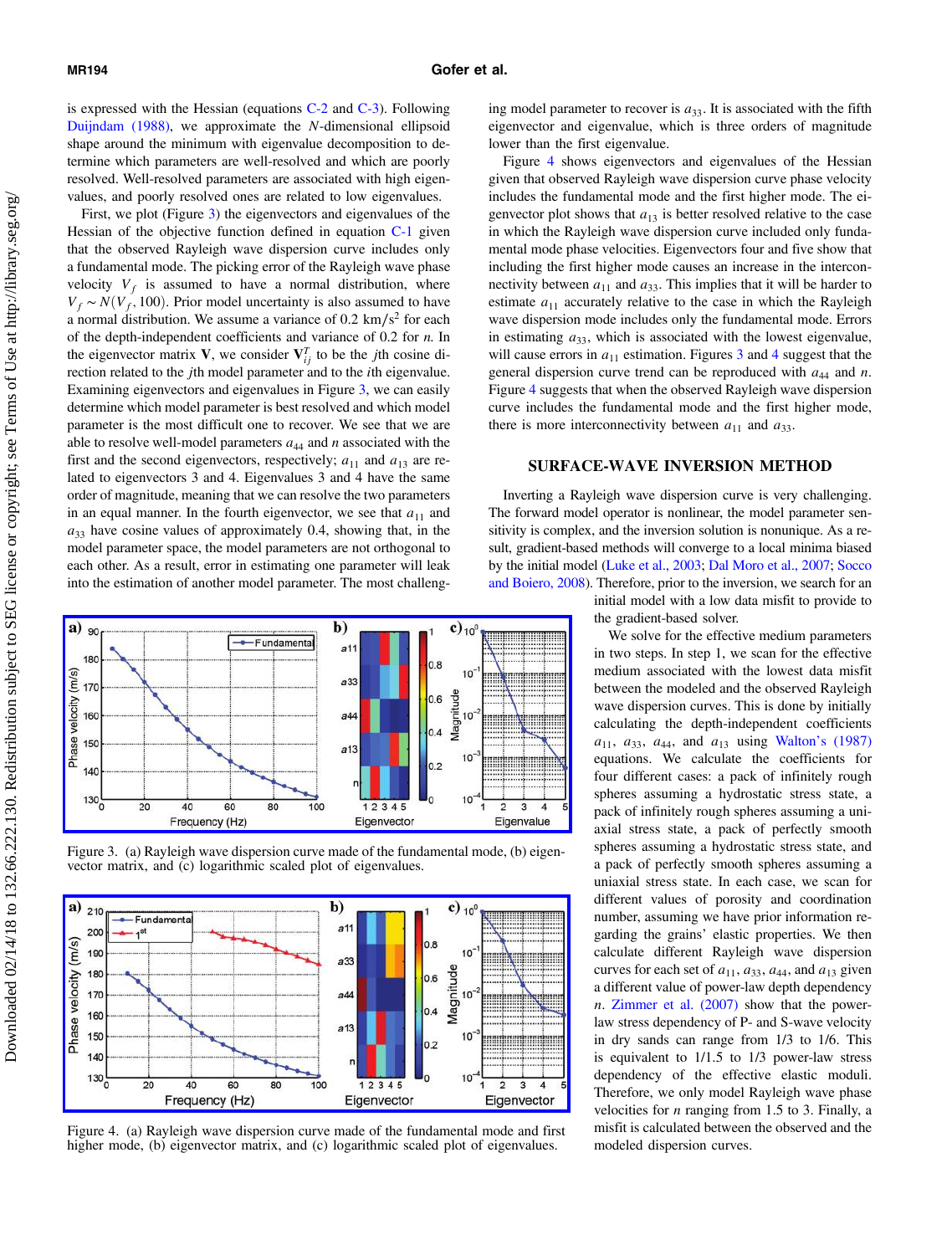In step 2, we use a quasi-Newton solver to minimize the objective function shown in equation  $C-1$ . The objective function is composed of two terms: The first term minimizes the fit to the observed data, and the second term penalizes deviation from the prior model. Note that the quasi-Newton method is dependent on an initial model and finds a local minimum. In this case, the initial model is the model with the lowest data misfit from step 1. This two-step approach does not require extensive scanning of the model parameter space and enables us to provide the Rayleigh wave inversion with a good starting model.

## SYNTHETIC EXAMPLE

We test our surface-wave inversion by inverting an exact theoretical Rayleigh wave dispersion curve calculated for a sand model made of spherical quartz grains with the elastic parameters detailed in Table 1. First, we calculated the depth-independent coefficients for coordination numbers ranging from six to 10, with a sampling grid of 0.5, and then we modeled dispersion curves for each combination of the  $a_{ij}$  coefficients sets and n. In this example, we varied  $n$  values from two every 0.01 up to a maximum value of three. Figure 5 shows the fundamental mode of the true model (the black line with black circles) on top of the modeled curves color coded by their data misfit. In the figure, the modeled curve with the slowest phase velocities is associated with an  $a_{ij}$  set of effective medium with a coordination number of six and a uniaxial stress state. The modeled dispersion curve with the fastest phase velocities is related to an  $a_{ij}$  set of effective medium with a coordination number of 10 and a uniaxial stress state. The combination of calculated  $a_{ij}$  set,

Table 1. Rayleigh wave inversion results of synthetic example.

| $a_{44}$<br>n<br>$a_{13}$ |
|---------------------------|
| 2.80<br>0.24<br>0.52      |
| 2.72<br>0.27<br>0.54      |
| 2.80<br>0.24<br>0.51      |
|                           |



Figure 5. True model dispersion curve (black) and modeled dispersion curves of different effective granular mediums color coded by the data misfit.

assuming porosity of 37%, a coordination number of nine and a power-law depth dependency of  $n = 2.72$ , generated the modeled curve with the lowest data misfit. Therefore, we chose this model to be the inversion's starting model. Its  $a_{ij}$  and the depth-power dependency values are detailed in Table 1. The effective medium values in Table 1 show that by scanning through different effective mediums, we were able to get an initial model that is very close to the true model.

Once we chose an initial model, we inverted the dispersion curve. In this synthetic example, we assumed no data uncertainty and that no prior information is available. The density is assumed to be constant and equal to the true model value. Figure 6 shows Rayleigh wave fundamental mode dispersion curves of the true model (blue line), the initial model (green line), and the inverted model (red line). Table 1 shows model parameters of the true model, the initial model, and the inverted model. Figure 6 shows the theoretical dispersion curve that was reproduced by inversion results, and Table 1 shows that all five model parameters were well-estimated. We see that the power-law depth dependency was accurately estimated. We also see in Table 1, that  $a_{33}$ , the hardest model parameter to recover, had only a 0.1 km∕s<sup>2</sup> error. The synthetic example shows that we can solve for the effective medium of dry unconsolidated granular media using the proposed two-step approach.

# REAL-DATA EXAMPLE

A multichannel analysis of surface wave (MASW) experiment was conducted on an Aeolian sand dune at Beit Yanai Beach, Israel. The sand comprises mainly of quartz grains with a mean diameter of 0.2 mm (Figure [8\)](#page-5-0) and the in situ porosity was estimated to be 37%. A 2D seismic spread line with a 24 bit seismic acquisition system was placed 200 m from the water's edge on a dune. The line was composed of 96 27 Hz geophones with a group interval of 0.2 m. The seismic source was a 1.5 kg hammer hitting a flat aluminum plate. And the data were acquired by carrying out single-sensor recording. Figure [7a](#page-5-0) shows the seismic line placed on the sand and Figure [7b](#page-5-0) shows a microscopic image of a sand sample taken from the dune.

We created a shot supergather from all 25 shot locations along the seismic line by summing common-offset traces. The 1D assumption



Figure 6. True model dispersion curve (blue line with circles), initial model dispersion curve (green line with circles), and inverted model dispersion curve (red line).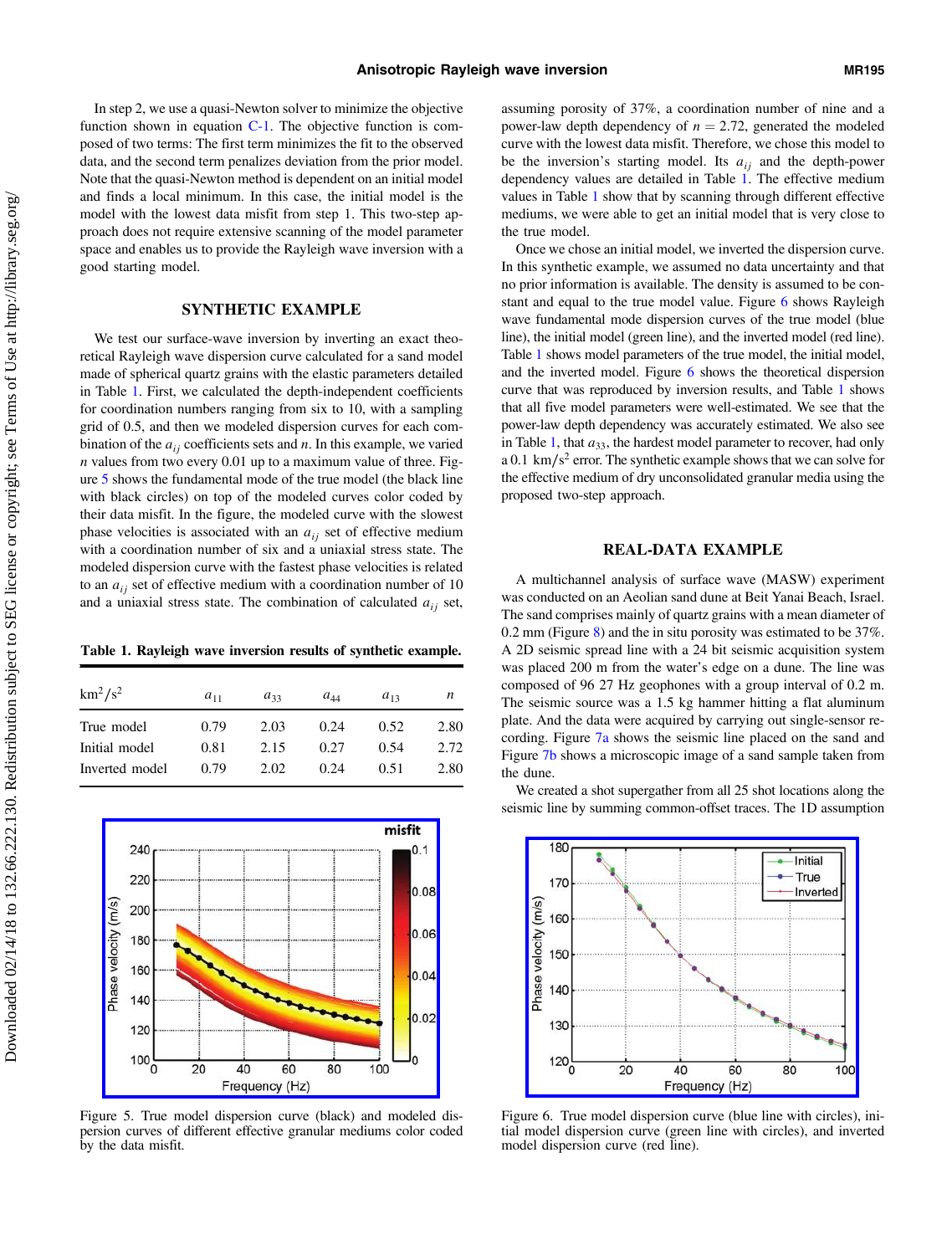<span id="page-5-0"></span>was validated by comparing picked dispersion curves from all different shots. Figure 8 shows a shot supergather and phase-velocity spectrum with the retrieved dispersion curve from a supergather. The fundamental mode can be picked from the velocity spectrum from 30 to 80 Hz, whereas higher modes are not visible within that range. Once we picked the dispersion curve, we compared it with dispersion

a)  $$  $1<sub>mm</sub>$ 

Figure 7. (a) The seismic line placed on the sand and (b) a microscopic image of a sample taken from the dune.



Figure 8. (a) Shot supergather and (b) observed phase-velocity spectrum and picked fundamental mode Rayleigh wave dispersion curve.

curves modeled from the same granular media models used in the synthetic example. Figure 9 shows the picked phase velocities (black line with black circles) on top of the modeled curves color coded by their data misfit. The modeled curves are based on  $a_{ii}$  sets of the effective medium assuming a uniaxial stress state and perfectly smooth spheres. Following [Gofer and Bachrach \(2013\),](#page-9-0) we chose

> a soft configuration with zero tangential stiffness. Note that because we had prior information on the in situ porosity, we limited our scanning to only the coordination number to calculate the depth-independent coefficients. The modeled fundamental mode curve with the smallest data misfit was calculated from an  $a_{ij}$  set, assuming a coordination number of 10. Murphy'[s \(1982\)](#page-9-0) coordination number for 37% porosity is about nine. The power-law depth dependency of the model is  $n = 2.75$ . This model was chosen as the inversion's starting model.

Table 2 shows inversion results of the five model parameters. Figure [10](#page-6-0) shows the picked Rayleigh wave fundamental model (blue) and the modeled dispersion curve (red); the modeled effective elastic medium based on inversion re-sults is plotted in Figure [11.](#page-6-0) Figure [10](#page-6-0) shows that the observed dispersion curve is well-fitted by the inverted dispersion curve. The inversion results shown in Table 2 show a sand model of  $a_{11} = 1.17 \text{ (km/s)}^2$ ,  $a_{33} = 2.6 \text{ (km/s)}^2$ ,  $a_{44} = 0.39 \text{ (km/s)}^2$ ,



and  $a_{13} = 0.14$  (km/s)<sup>2</sup> with a power dependence in depth of

Figure 9. Picked Rayleigh wave dispersion curve (black) and modeled dispersion curves of different effective granular mediums color coded by data misfit.

Table 2. Rayleigh wave inversion results of real-data example.

| $km^2/s^2$     | $a_{11}$ | $a_{33}$ | $a_{44}$ | $a_{12}$ | n    |
|----------------|----------|----------|----------|----------|------|
| Initial model  | 0.86     | 2.30     | 0.29     | 0.57     | 2.75 |
| Inverted model | 1.17     | 2.60     | 0.39     | 0.14     | 2.43 |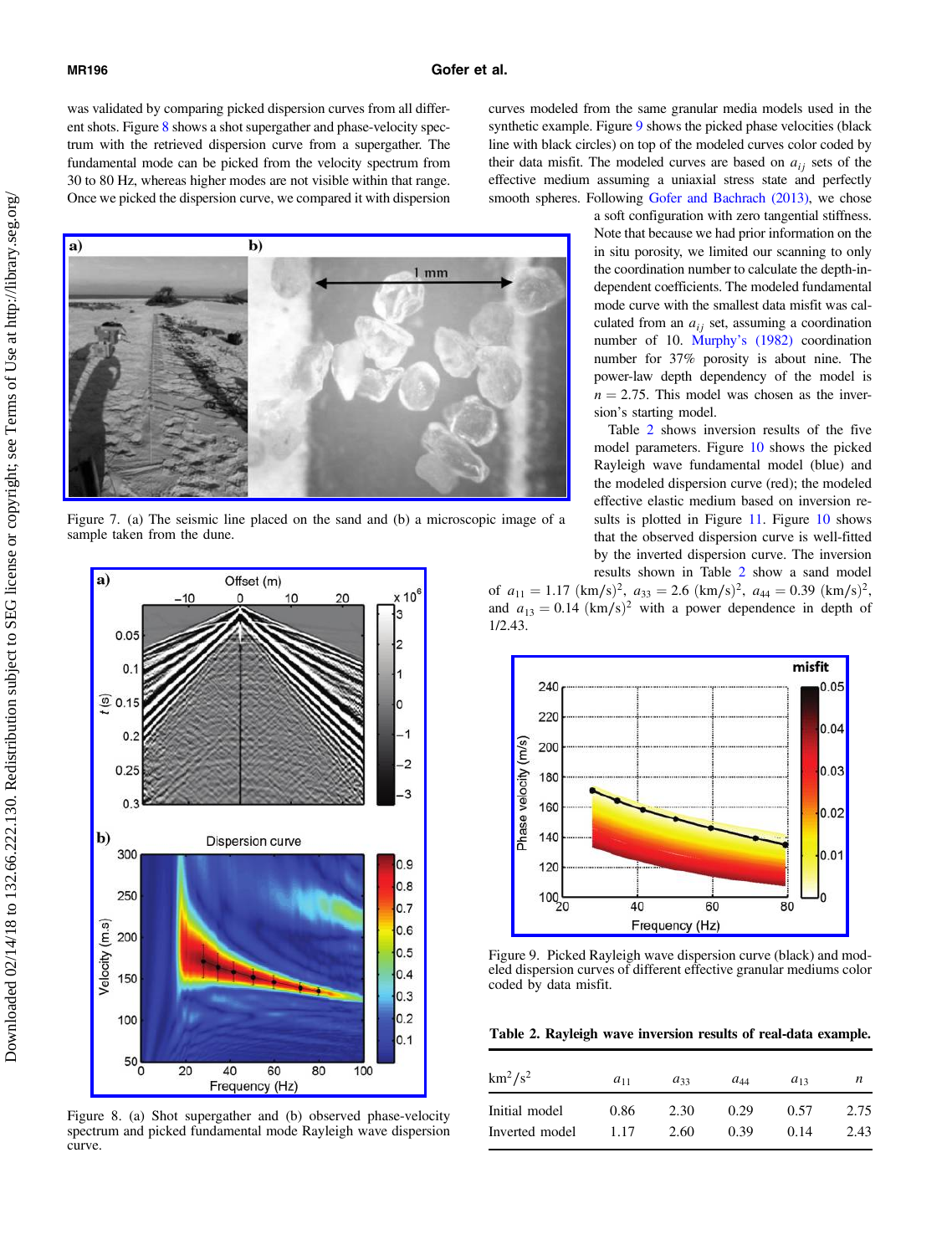200

190

 $130_{20}$ 

Phase velocity (m/s)

# <span id="page-6-0"></span>COMPARISON WITH PREVIOUS RESULTS FOR GRANULAR MEDIA

The inverted results are in agreement with [Zimmer et al. \(2007\),](#page-9-0) who showed that, at low effective stress, the P- and S-wave velocities stress dependency varies from 1/4 to 1/6. This is equivalent to 1/2 to 1/3 power-law dependency of the effective elastic parameters. [Walton \(1987\)](#page-9-0) predicts a 1/3 power-law dependence assuming that all spheres are identical, have constant porosity, and a constant coordination number. This discrepancy was attributed in the past to an increase in coordination number with an increase in effective stress and buckling of particle chains ([Goddard, 1990](#page-9-0); [Cascante and San](#page-9-0)[tamarina, 1996](#page-9-0)).

Based on inverted  $a_{33}$  and  $a_{44}$ , we calculated a 2.58  $V_P/V_S$ ratio. The calculated ratio is high when compared with values observed by previous publications using isotropic assumptions. In works by [Bachrach et al. \(2000\),](#page-9-0) [Jacob et al. \(2008\)](#page-9-0), and [Bodet](#page-9-0) [et al. \(2010\)](#page-9-0), all  $V_P/V_S$  ratios range from 1.5 to 2. This result is more comparable with ratios calculated by [Zimmer \(2003\).](#page-9-0) At low effective stress, [Zimmer \(2003\)](#page-9-0) calculates a  $V_P/V_S$  ratio rang-

Observed

Modeled

80

100

Figure 10. Picked Rayleigh wave dispersion curve (blue) and modeled Rayleigh wave dispersion curve (red). Modeled dispersion curve is based on inversion results.

60 Frequency (Hz)

40



Figure 11. Effective density normalized elastic stiffnesses as a function of depth based on surface-wave inversion results.

ing up to 2.6. Note that [Bachrach et al. \(2000\)](#page-9-0) estimate Poisson's ratio based on the best-fitted Hertz-Mindlin model by taking into account grain angularity and assuming that the media consists of slipping and nonslipping grain contacts. [Zimmer \(2003\)](#page-9-0), [Jacob](#page-9-0) [et al. \(2008\),](#page-9-0) and [Bodet et al. \(2010\)](#page-9-0) estimate the stress-independent coefficient and power-law stress dependency for P- and S-velocity individually. The results shown here estimated four of the five VTI elastic constants given a single power-law dependence.

[Thomsen](#page-9-0)'s (1986)  $\varepsilon$  and  $\delta$  from the surface-wave inversion results were calculated to be  $\varepsilon = -0.28$  and  $\delta = -0.39$ . A value of  $\varepsilon = -0.3$  was obtained from velocity measurements from uniaxial compression testing on dry Santa Crus sand by [Ruiz](#page-9-0) [\(2003\).](#page-9-0) The sand sample had high porosity of 0.45, mean grain size of 0.25 mm, and grain density of 2.606. These values are similar to the Aeolian sand on which the seismic experiment was carried out. The VTI model inverted from Rayleigh wave dispersion indicates that the medium is stiffer along the vertical axis than the horizontal axis.

#### **CONCLUSION**

We introduced an anisotropic Rayleigh wave inversion that solves for an in situ effective elastic medium in unconsolidated dry sands. The inversion solves for depth-independent coefficients of density-normalized elastic parameters  $A_{11}$ ,  $A_{33}$ ,  $A_{44}$ , and  $A_{13}$  and for their power dependency in depth. We demonstrated on a synthetic example that we are able to solve for all five parameters by inverting fundamental mode and incorporating rock-physics modeling to obtain a good initial model. We also showed surface-wave inversion results from a MASW experiment on an Aeolian sand dune. We were able to estimate the in situ 1D profile of the effective elastic medium. The estimated power dependency in depth 1/2.43 is in agreement with published observations. Inversion results also show that the in situ  $V_P/V_S$  ratio is high, 2.58, and that Thomsen's  $\varepsilon$  and  $\delta$  have values of approximately  $-0.3$ . Results indicate that the sand is elastically anisotropic and that it is stiffer along the vertical axis than the horizontal axis.

Anisotropic Rayleigh wave inversion can provide a better insight of in situ elastic properties in unconsolidated granular media than isotropic Rayleigh wave inversion. Solving for four independent elastic parameters  $A_{11}$ ,  $A_{33}$ ,  $A_{44}$ , and  $A_{13}$  and their power dependence in depth makes Rayleigh wave inversion a more robust tool to characterize in situ granular media. We acknowledge that, to carry out better characterization of granular media, we must further expand the methodology presented here. Our initial model search is constrained by the limitation of the Walton model. We can only calculate effective elastic moduli for either a hydrostatic stress state or a uniaxial stress state, and we are limited to have prior information on the grain composition of the unconsolidated rock. We must also further develop our method performing joint anisotropic Rayleigh wave and Love wave inversion as well as joint anisotropic surface wave and guided wave inversion. Love waves are a function of  $A_{44}$  and  $A_{66}$ . A joint inversion will enable us to estimate  $A_{44}$  more accurately. Moreover, we will be able solve for all five independent VTI elastic parameters. Joint anisotropic surface wave and guided wave inversion might help to improve the accuracy of the estimated  $A_{11}$  and  $A_{33}$ .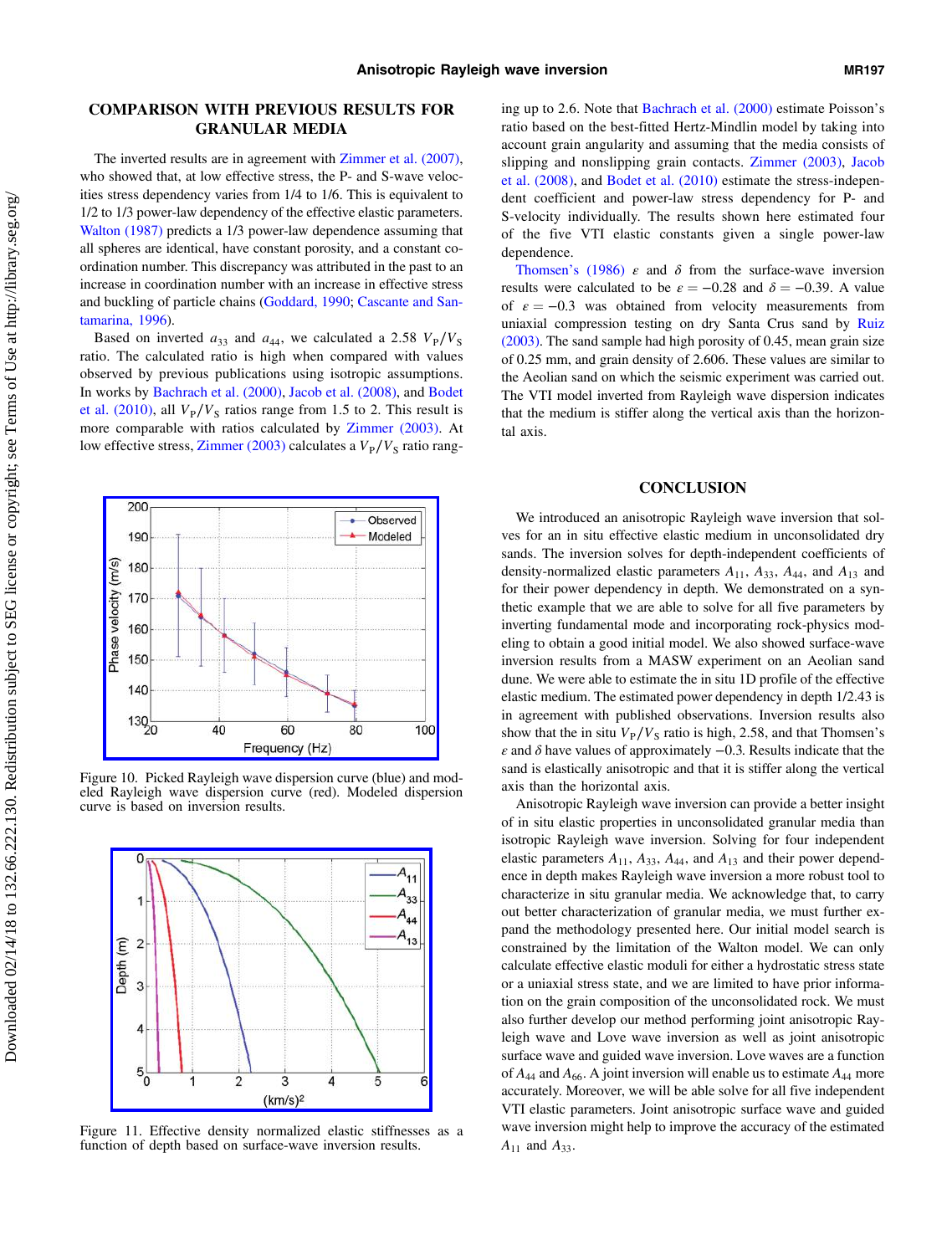Downloaded 02/14/18 to 132.66.222.130. Redistribution subject to SEG license or copyright; see Terms of Use at http://library.seg.org/ Downloaded 02/14/18 to 132.66.222.130. Redistribution subject to SEG license or copyright; see Terms of Use at http://library.seg.org/ <span id="page-7-0"></span>MR198 Gofer et al.

## ACKNOWLEDGMENTS

The authors would like to thank J. Shragge, A. Baumstein, V. Socco, and two anonymous reviewers for their constructive comments that helped to improve this paper.

## APPENDIX A

# ANISOTROPIC THOMSON-HASKELL MATRIX

Here, we present the explicit analytical expression of matrix A's eigenvalues, eigenvectors (matrix F), and matrix G. To do so, we begin by defining several terms:

$$
\chi = A_{11}A_{33} - A_{13}^2, \tag{A-1}
$$

$$
\alpha = k^4 \chi (2 * A_{44} + A_{13}), \tag{A-2}
$$

$$
\beta = -(k^2 \omega^2)(2A_{33}A_{44} + A_{13}A_{33} + 3A_{13}A_{44} + 2A_{13}^2 - \chi),
$$
\n(A-3)

$$
\gamma = \omega^4 (A_{33} - A_{44}), \tag{A-4}
$$

$$
\zeta_1 = 2k^4 \chi (A_{44} + A_{13}) - k^2 \omega^2 (2A_{33}A_{44} + A_{13}A_{33} + 3A_{13}A_{44} + 2A_{13}^2 + \chi) + \omega^4 (A_{33} - A_{44}) + \sqrt{\alpha + \beta + \gamma},
$$
  

$$
\zeta_2 = 2k^4 \chi (A_{44} + A_{13}) - k^2 \omega^2 (2A_{33}A_{44} + A_{13}A_{33} + 3A_{13}A_{44} + 2A_{13}^2 + \chi) + \omega^4 (A_{33} - A_{44}) - \sqrt{\alpha + \beta + \gamma}, \quad (A-5)
$$

where  $A_{ij}$  are the density normalized elastic stiffnesses, k is the wavenumber, and  $\omega$  is the angular frequency.

The square of the eigenvalues of matrix A are defined as

$$
\lambda_1^2 = \frac{\left[ -k^2 A_{13} A_{44} + \frac{1}{2} (k^2 \chi - \omega^2 (A_{33} + A_{44}) + \sqrt{\alpha + \beta + \gamma}) \right]}{A_{33} A_{44}},
$$

$$
\lambda_2^2 = \frac{\left[ -k^2 A_{13} A_{44} + \frac{1}{2} (k^2 \chi - \omega^2 (A_{33} + A_{44}) - \sqrt{\alpha + \beta + \gamma}) \right]}{A_{33} A_{44}}.
$$
(A-6)

Matrix A's eigenvector are

$$
F_{11} = \left[A_{44}^{2}\zeta_{1} + \left(k^{2}\chi(2A_{33}+A_{13}) - \omega^{2}\left(2A_{33}A_{44}+A_{13}(A_{33}+A_{44})\right.\right.\n+ A_{13}\sqrt{\alpha+\beta+\gamma}\right)\right]\left[k^{2}A_{13}A_{44} - 0.5\left(k^{2}\chi - \omega^{2}(A_{33}+A_{44})\right.\n+ \sqrt{\alpha+\beta+\gamma}\right)\right]\times\left[\left(k^{2}\chi - \omega^{2}(A_{33}+A_{44}) + \sqrt{\alpha+\beta+\gamma}\right)\right]^{-1}\zeta_{1}^{-1},
$$
\n
$$
F_{21} = -\lambda_{1}A_{44}k^{-1}\left[k^{2}A_{13}\zeta_{1}^{-1}\left(A_{44}^{2}\zeta_{1} + \left(k^{2}\chi(2A_{33}+A_{13}) - \omega^{2}\right)\right.\right.\n\times\left(2A_{33}A_{44} + A_{13}(A_{33}+A_{44}) + A_{13}\sqrt{\alpha+\beta+\gamma}\right)\right)\right)+A_{44}\right]\times\left[(k^{2}\chi - \omega^{2}(A_{33}+A_{44}) + \sqrt{\alpha+\beta+\gamma})\right]^{-1},
$$
\n
$$
F_{31} = 0.5\lambda_{1}A_{44}\rho\zeta_{1}^{-1}\left[k^{2}\chi(2A_{44}+A_{13}) - \omega^{2}\right.\right.\n\times\left(2A_{33}A_{44} + A_{13}(A_{33}+A_{44}) + A_{13}\sqrt{\alpha+\beta+\gamma}\right)\right],
$$
\n
$$
F_{41} = 0.5A_{44}\rho k^{-1},
$$
\n
$$
F_{12} = \left[A_{44}^{2}\zeta_{2} + \left(k^{2}\chi(2A_{33}+A_{43}) - \omega^{2}\left(2A_{33}A_{44}+A_{13}(A_{33}+A_{44}) + A_{13}\sqrt{\alpha+\beta+\gamma}\right)\right]\right.\times\left[\left(k^{2}\chi - \omega^{2}(A_{33}+A_{44}) + \sqrt{\alpha+\beta+\gamma}\right)\right]\times\left[\left(k^{2}\chi - \omega^{2}(A_{33}+A_{44}) + \sqrt{\alpha+\beta+\gamma
$$

where matrix **F** is

$$
\mathbf{F} = \begin{bmatrix} F_{11} & F_{12} & F_{11} & F_{12} \\ F_{21} & F_{22} & -F_{21} & -F_{22} \\ F_{31} & F_{32} & -F_{31} & -F_{32} \\ F_{41} & F_{42} & F_{41} & F_{42} \end{bmatrix} .
$$
 (A-8)

At this point, we define another quantity that is a function of the eigenvalues and will be used when we define matrix G:

$$
\kappa = (\lambda_1 - \lambda_2)(\lambda_1 + \lambda_2). \tag{A-9}
$$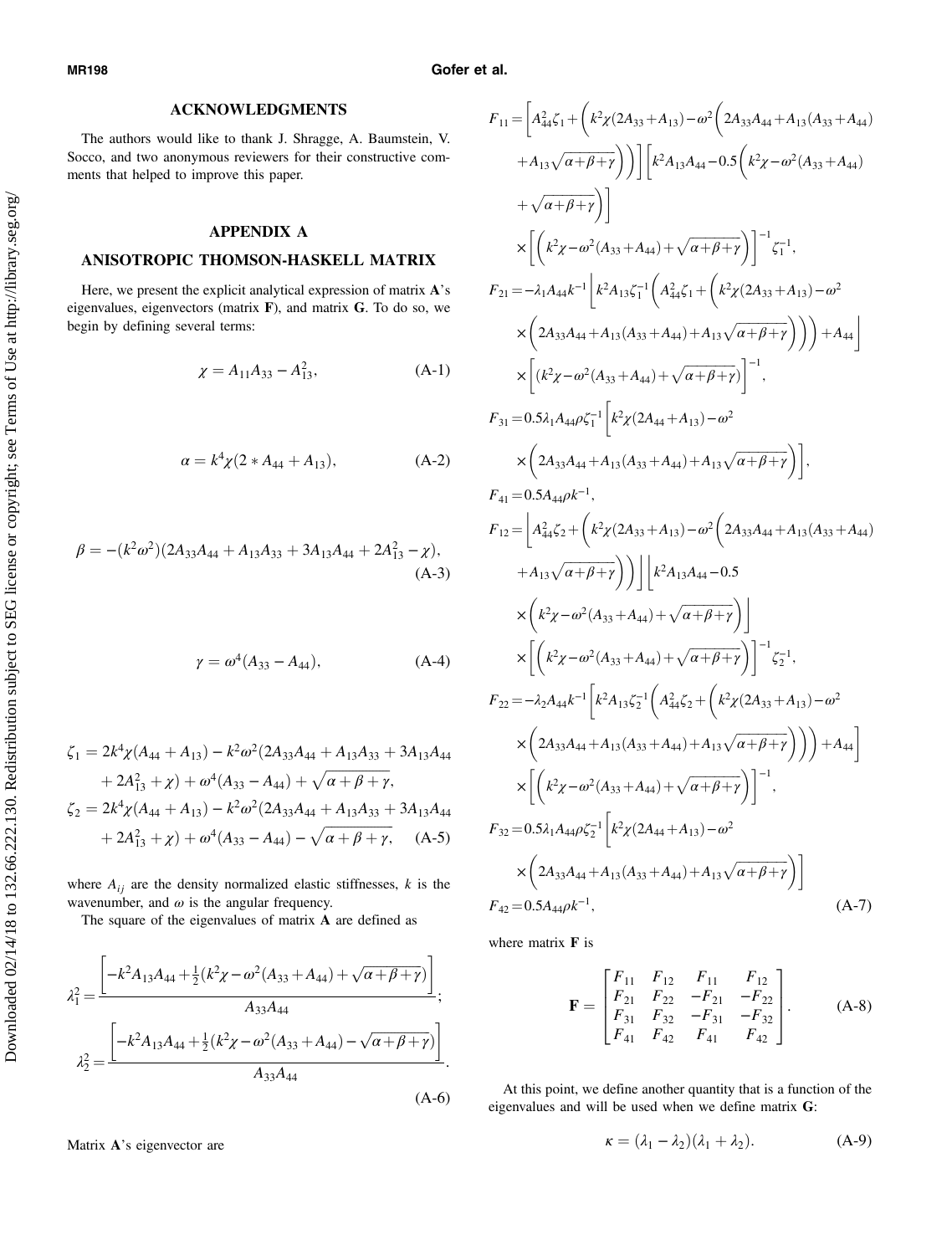#### <span id="page-8-0"></span>The components of matrix G for each layer are



#### APPENDIX B

## REVIEW OF GRANULAR MEDIA EFFECTIVE MEDIUM APPROXIMATION

[Walton \(1987\)](#page-9-0) explicitly expresses effective elastic moduli for a random packing of identical spheres corresponding to the hydrostatic stress state and the uniaxial stress state, where the spheres are assumed to be either infinitely rough or perfectly smooth. For the hydrostatic stress case, unconsolidated media can be assumed to be statistically isotropic. Therefore, its effective stiffness tensor can be represented using two effective elastic moduli, bulk and shear modulus. For a pack of perfectly smooth spheres, the bulk and the shear modulus are defined as

$$
G_{\rm eff} = \frac{1}{10} \left( \frac{3(1-\varphi)^2 c^2 \langle P \rangle}{\pi^4 B^2} \right)^{1/3}; \quad K_{\rm eff} = \frac{5}{3} G_{\rm eff}, \quad (B-1)
$$

where  $\varphi$ , c, and  $\langle P \rangle$  are the porosity, coordination number, and the effective hydrostatic stress, respectively;  $B$  is derived directly from the grains' Lamé moduli,  $\lambda$  and  $n$ 

$$
B = \frac{1}{4\pi} \left( \frac{1}{\mu} + \frac{1}{\lambda + \mu} \right),
$$
 (B-2)

where the grains are assumed to be made of isotropic mineral.

When the same granular pack is subjected to uniaxial stress along the vertical direction, the vertical strain is then defined by

$$
-e_3 = -\left(\frac{\langle \sigma_3 \rangle 6\pi^2 B}{(1-\varphi)n}\right)^{2/3}.
$$
 (B-3)

Under uniaxial compression, the medium is statistically transversely isotropic, which can be described by five independent elastic constants  $C_{11}$ ,  $C_{33}$ ,  $C_{44}$ ,  $C_{66}$ , and  $C_{13}$ . For a pack of perfectly smooth spheres, the effective moduli are given by

$$
C_{11} = 3\alpha; C_{33} = 8\alpha; C_{44} = \alpha; C_{66} = \alpha; C_{13} = 2\alpha, \quad (B-4)
$$

where  $\alpha$  is

$$
\alpha = \frac{(1 - \varphi)c(-e_3)^{1/2}}{32\pi^2 B}.
$$
 (B-5)

Equation B-4 shows that, for granular packs under uniaxial loading,  $C_{33} > C_{11}$ .

We assume that the vertical effective stress in unconsolidated dry sands is the overburden stress

$$
\sigma_{OB} = \int_0^z \rho(z) g dz, \tag{B-6}
$$

where  $\rho(z)$  is the density at depth z and g is the acceleration due to gravity. Using equations B-1 through B-5, we can calculate the effective elastic moduli at each depth point using uniaxial and/or hydrostatic loading conditions.

## APPENDIX C

## REVIEW OF BAYESIAN INVERSION UNCERTAINTY ANALYSIS

Formulating an inverse problem as a Bayesian inverse problem, in which the posterior PDF is defined as  $p(\mathbf{m}/\mathbf{d}) \propto p(\mathbf{d}|\mathbf{m})p(\mathbf{m})$ , the objective function, assuming normal distribution, is then given by ([Duijndam, 1988\)](#page-9-0):

$$
J(\mathbf{m}) = \frac{1}{2} (\mathbf{d} - \mathbf{G}(\mathbf{m})) C_d^{-1} (\mathbf{d} - \mathbf{G}(\mathbf{m}))
$$
  
+ 
$$
\frac{1}{2} (\mathbf{m}_0 - \mathbf{m}) C_m^{-1} (\mathbf{m}_0 - \mathbf{m}),
$$
 (C-1)

where **d** is the picked Rayleigh wave dispersion curve,  $\mathbf{m}_0$  is the prior model, and  $C_m$  and  $C_d$  are the data and prior model covariance matrices, respectively. In the region where  $J(\mathbf{m})$  is close to its minimum,  $J(\hat{\mathbf{m}})$ ,  $J(\mathbf{m})$  can be expended in a Taylor series ([Brad, 1974\)](#page-9-0)

$$
J(\mathbf{m}) = J(\hat{\mathbf{m}}) + \frac{\partial J}{\partial m_i} \Delta \mathbf{m} + \frac{1}{2} \Delta \mathbf{m}^T \frac{\partial^2 J}{\partial m_i \partial m_j} \Delta \mathbf{m}, \quad \text{(C-2)}
$$

where  $\Delta m = m - \hat{m}$ . At the minimum, the gradient,  $\partial J/\partial m_i$ , vanishes and the region around the minimum is then expressed by the Hessian as

$$
2[J(\mathbf{m}) - J(\hat{\mathbf{m}})] = \Delta \mathbf{m}^T \frac{\partial^2 J}{\partial m_i \partial m_j} \Delta \mathbf{m}.
$$
 (C-3)

The shape of equation  $C-3$  is an N-dimensional ellipsoid. We can approximate the shape of the ellipsoid without the requirement to map the a posteriori PDF with eigenvalue decomposition of the Hessian:

$$
\frac{\partial^2 J}{\partial m_i \partial m_j} = \mathbf{V} \Lambda^2 \mathbf{V}^T, \qquad (C-4)
$$

where V is the normalized eigenvector matrix and  $\Lambda$  is a vector of the eigenvalues. The principle axes of the ellipsoid correspond to the coordinate axes of the eigenvectors of the Hessian, and the length in which the ellipsoid stretches along these axes is inversely proportional to the square roots of the eigenvalues. This means that